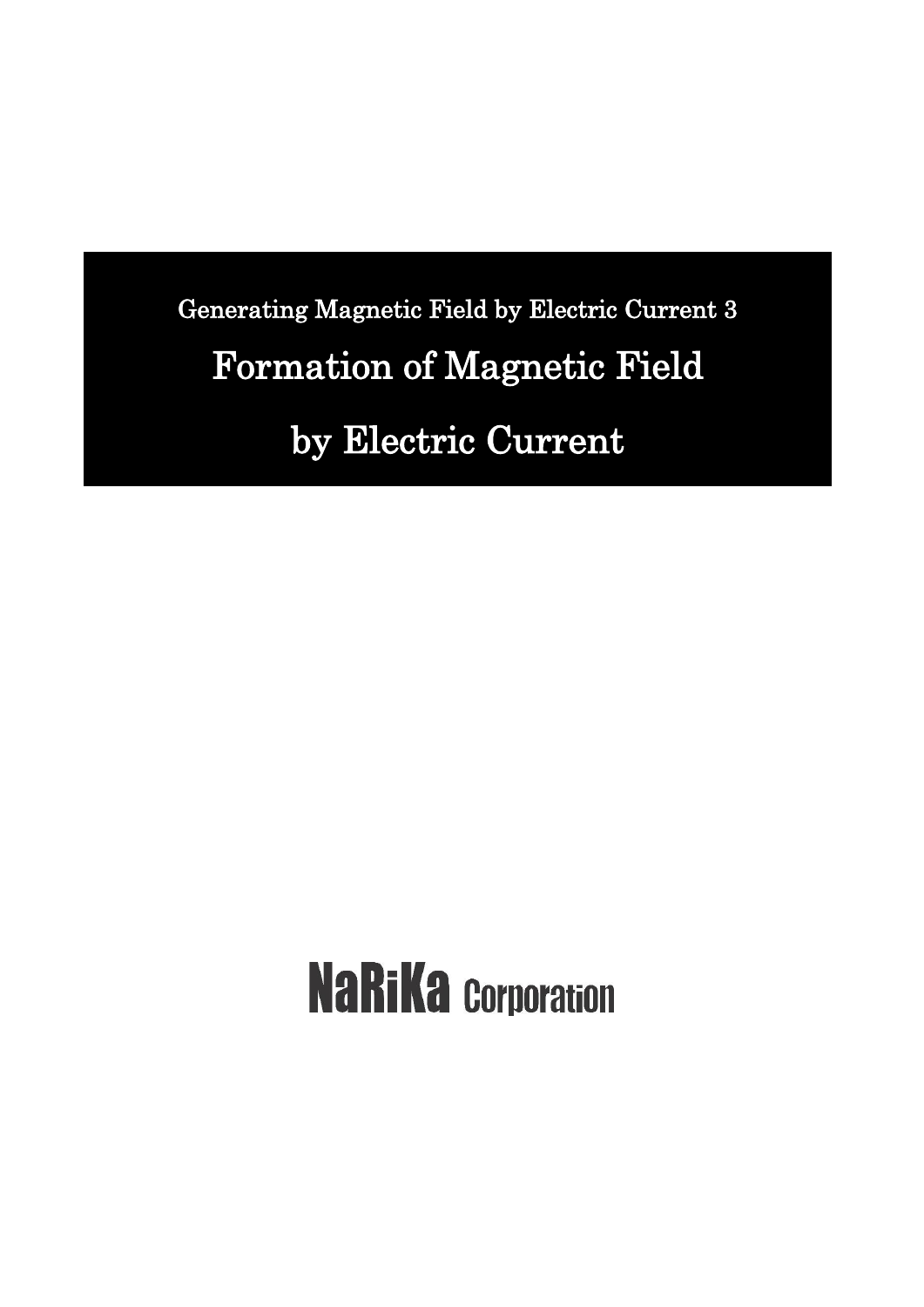

# Formation of Magnetic Field by Electric Current

#### 1. Learning Outcome

While experiments on Electric Current and Magnetic Field are normally done by using dry cell batteries or electric power-supply units, we are going to use the hand-held generator "(Narika) Genecon V3" in this Unit. In case of using dry cell batteries or electric power-supply units, students can merely turn on a circuit and observe the electrical phenomena. However, they cannot only observe the experiment in operation, but also control it as they wish by using the hand-held generator Genecon V3, which helps students' better understanding of experiments objectives through hands-on experience involving them.

Students should have better understanding of the nature of and interaction between "Magnetic and Electric Current" through the experiment of Oersted and Ampere's law introduced in the previous two Units, "Generating Magnetic Field by Electric Current 1 & 2". In this Unit, we are going to learn through experiments about electromagnet.

#### 2. Historical Background

Up until W. Gilbert (1544 - 1603, UK) reported his study in 1600, no major study report had been made public for 2200 years ever since Thales of Miletus of ancient Greece recognized the electrostatic phenomenon of attracting dust or feather when rubbing amber with fur in 600 B.C. In 1800, which is 200 years after the Gilbert's report, A.Volta (1745 - 1827, Italy) invented battery (known as the "Voltaic Cell"), which means it took 200 years for the transition from the study on static electricity to dynamic electricity.



A. M. Ampere [http://en.wikipedia.org/wiki](http://en.wikipedia.org/wiki/File) [/File:A](http://en.wikipedia.org/wiki/File)mpere\_Andre\_1825.j

Using Voltaic Cell as a power source, notable study was made by H. C. Oersted (Denmark) when he discovered that compass needle should deflect near a cable carrying current, which was made public in publication named "Interaction of Current and Magnetism", on September 1st , 1820, at the conference of Paris Academy of Sciences. Soon after being deeply impressed with Oersted's report, A. M. Ampere (France) started his study and soon made public his theory of Electricity and Magnetism including previously discovered electromagnetic phenomena, which is called the dawn of Electromagnetics.

In 1826, Ohm made his research publication of "Ohm's law", followed by the discovery of electromagnet by William Sturgeon (1783 - 1850, UK) in 1828. Conceived from the Solenoid Wire experiment done by Ampere, Sturgeon found that iron block with coiled wire became magnetized when electric current is carried through the wire. In 1829, Joseph Henry (1797 - 1878,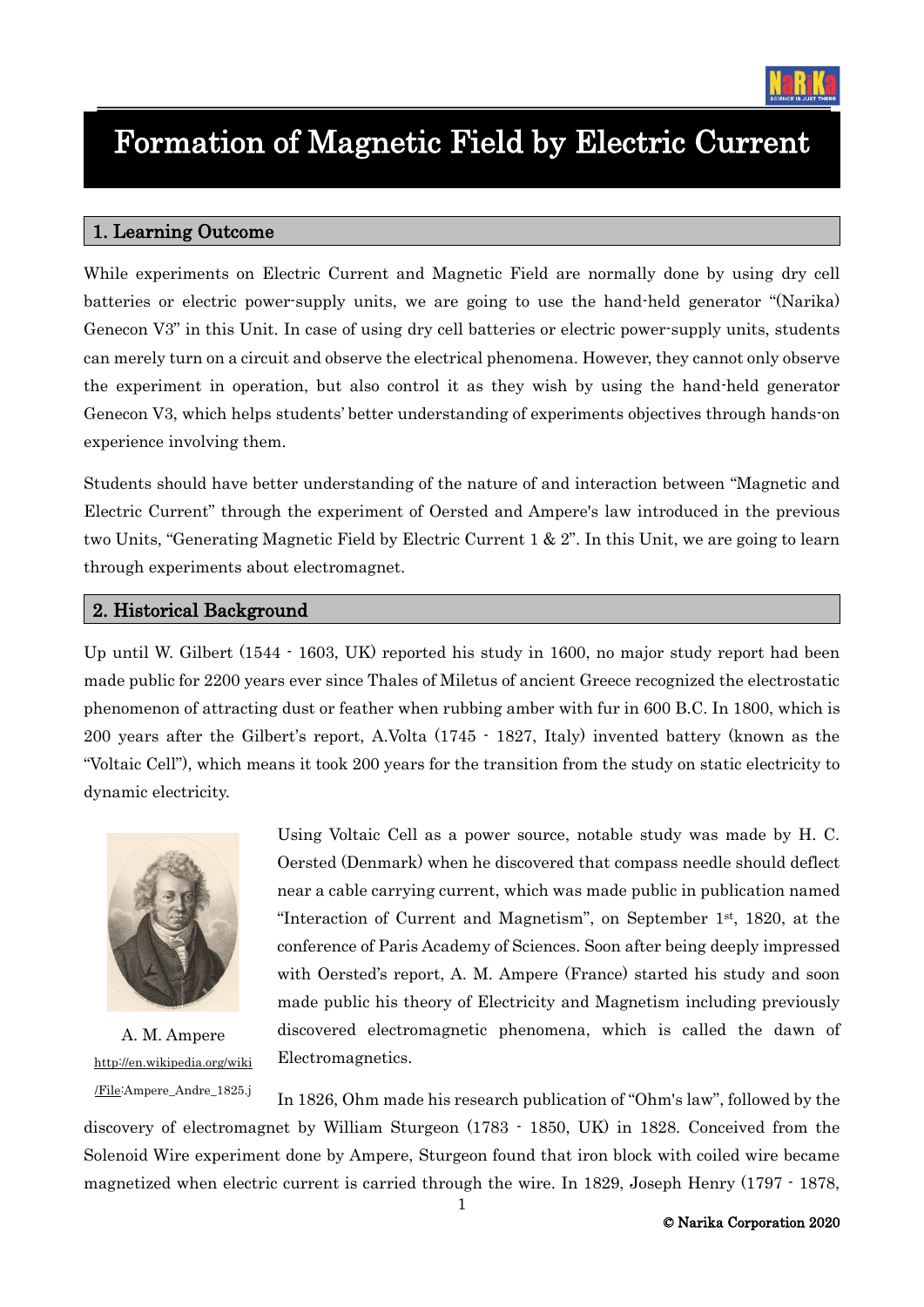

USA) succeeded in creating high-powered magnet, as well as, in discovering self-induction and electromagnetic induction during his research on electromagnetism, whose achievement on electromagnetic induction was conceded to Michael Faraday (UK) merely because Faraday's presentation preceded before Henry's.

In this Unit, we will learn about the basic properties of electromagnet by using Genecon V3. We learned about Ampere's Right-handed Screw Rule showing that magnetic field is generated around the coiled wire(s) when electric current is carried though. Hereinafter, we will learn through experiments that: 1) the coiled wire becomes magnetized when metallic bar (core) is inserted, and 2) the power of the electromagnet changes depending on the coil turns.



Joseph Henry [http://www.photolib.noaa.gov/](http://www.photolib.noaa.gov/bigs/pers0124.jpg) [bigs/pers0124.jpg](http://www.photolib.noaa.gov/bigs/pers0124.jpg)

#### 3. Introduction of Equipment for Experiments

#### [1] Genecon V3:

Genecon V3 is a product name of the hand-held power generator manufactured by Narika Corporation. Up to 3V DC electricity can be generated just by turning the handle, hence the user realizes how he/she is generating electric power in person. Since Genecon V3 generates only up to 3V, it highly unlikely damage accessories used for experiment at schools like miniature bulbs, LED lamps, electric

musical (melody) boxes, and others. Also, it replaces dry cell batteries used for experiment like lighting miniature bulbs/LEDs, electrically heated wire, or others.

Mechanism of Genecon V3 is quite simple, consisting of the motor inside for generating power, which should leave almost no room for students to misunderstand the relationship/function of internal motor, gears, shafts and handle due to its perfect visibility through the transplant body. For teachers, Genecon V3 significantly helps their explanation to students regarding the fact that motor and generator are identical.



Genecon V3 (Narika B10-2634)

#### [2] Replacement Gear Set for Genecon V3:

Genecon V3 consists of plastic gears, motors and others. In particular, the gears are subject to wear, and eventually break causing strange noise and free spin. Thai is why Narika provides "Replacement Gear Set for Genecons". Also, Genecon V3 was designed taking into account user-friendliness for teachers who would like to change the gears by themselves.

2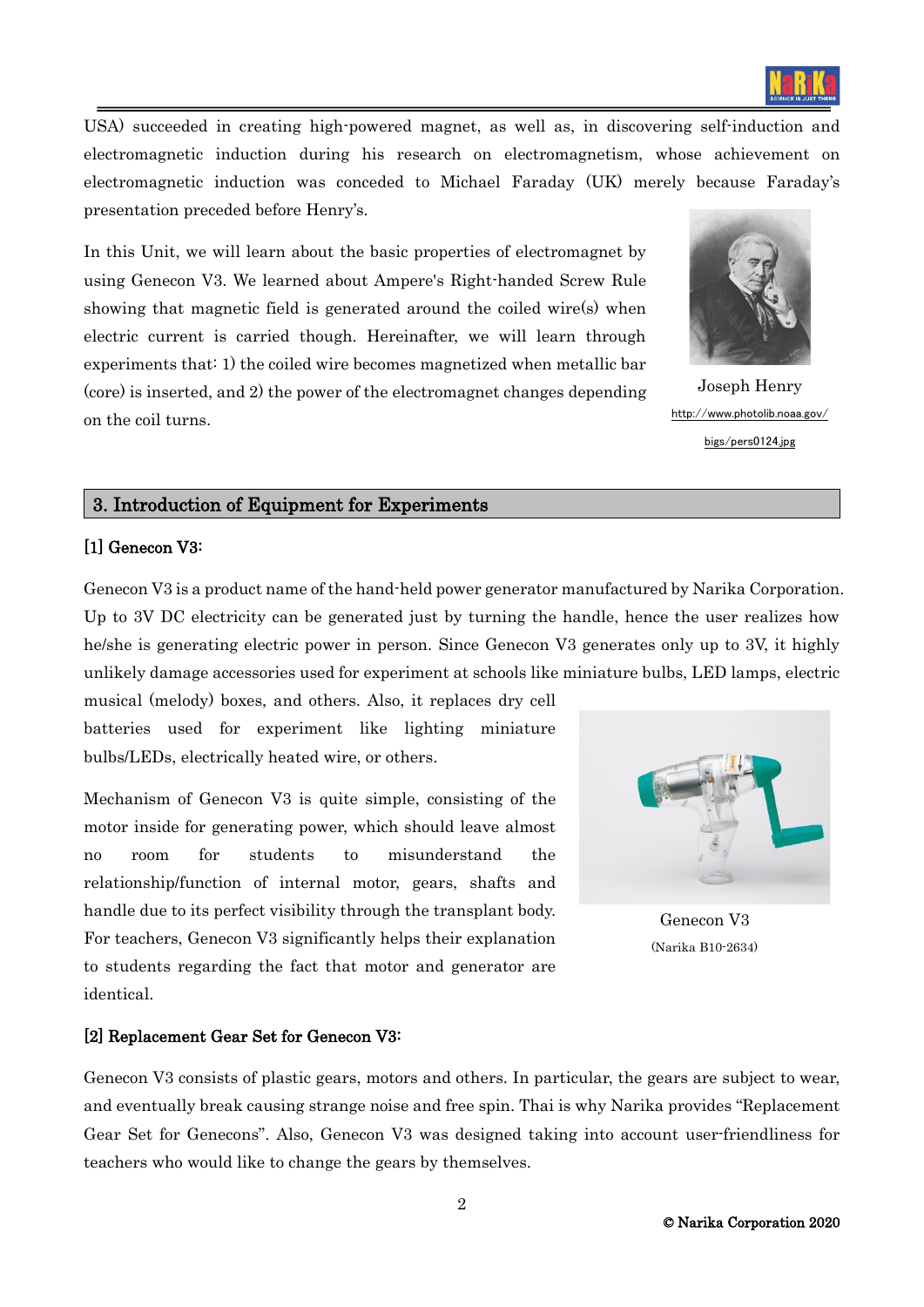

#### [3] Coil Set for Electromagnet:

Sold in three (x3) sets with (2 types of ) solenoidal coils and (4 types of) bar-cores. This set is suitable for confirming how electromagnet changes depending on the coil turns and/or the type of bar-core material by using in combination with Genecon V3, dry cell batteries or power supply unit.

Solenoid coil 100 turns: 3 pcs Solenoid coil 200 turns: 3 pcs Core metal (Copper, Aluminum, Glass): x 3 each Core metal (Iron): x 6 each O-ring (rubber): 15 pcs



Coil Set for Electromagnet (3

#### 4. Formation of Magnetic Field by Electric Current ~William Sturgeon & Joseph Henry~

The year 1820 is called the dawn of Electromagnetics, when H. C. Oersted (Denmark) discovered electric current form magnetic field, followed by A. M. Ampere (France) who made public on his theory of Electricity and Magnetism.

In 1826, Ohm (1789 - 1854, Germany) made his research publication of "Ohm's law", followed by the discovery of electromagnet by William Sturgeon (UK) in 1828. From the idea of Solenoid Wire experiment by Ampere, Sturgeon found that iron block with coiled wire became magnetized only when electric current is carried through the wire.

In 1829, by improving William Sturgeon's electromagnet, Joseph Henry (USA) succeeded in creating high-powered magnet strong enough to lift up a mass of 1 ton. He discovered self-induction and electromagnetic induction during his research on electromagnetism. His achievement on electromagnetic induction was conceded to Michael Faraday (UK) merely because Faraday's presentation preceded before Henry's.

In this Unit, we are going to learn about the basic properties of electromagnet through the experiments discovered by the pioneer researchers.



Joseph Henry <http://www.photolib.noaa.gov/bigs/pers0124.jpg>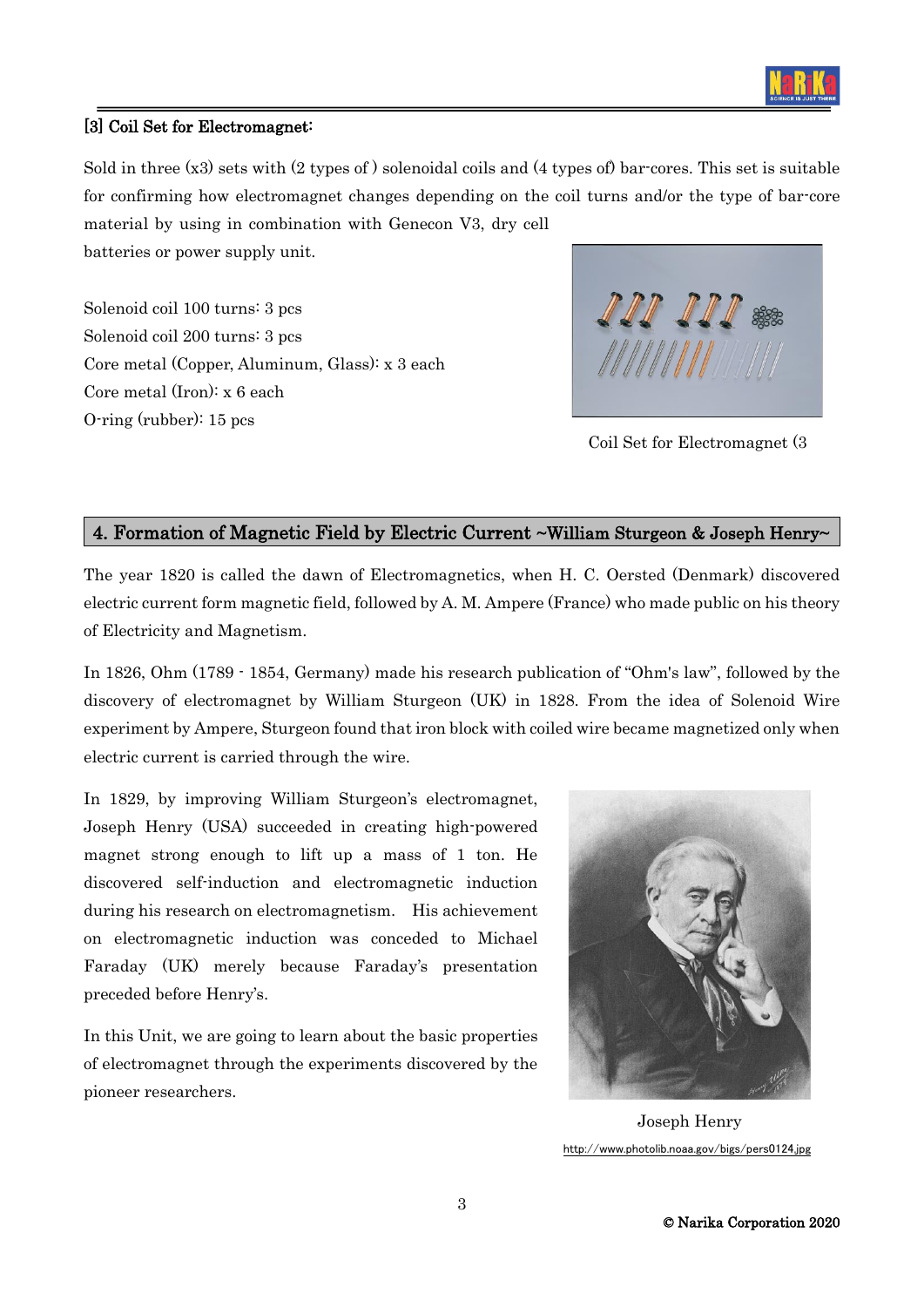### 5. Experiment with Electromagnet

#### 1. Purpose of this experiment:

Under what conditions is electromagnet made, and what are the factors that determine strength of electromagnet.

#### 2. What to prepare:

| *Genecon V3:                   | 1~pc | (Narika B10-2634)    |
|--------------------------------|------|----------------------|
| *Solenoid coil (100 windings): | 1~pc | (Narika S75-5606-01) |
| *Solenoid coil (200 windings): | 1 pc | (Narika S75-5606-02) |
| *Core (copper):                | 1 pc | (Narika S75-5606-03) |
| *Core (aluminum):              | 1~pc | (Narika S75-5606-04) |
| *Core (glass):                 | 1 pc | (Narika S75-5606-05) |
| *Core $(iron)$ :               | 1~pc | (Narika S75-5606-06) |
|                                |      |                      |

\*Paper clips (steel): around 20 pcs



Genecon V3 (Narika B10-2634) Coil set (Narika S75-5606)

# 3. Experiment 1: with Solenoid coil (100 turnings) only

- 1) Connect Genecon V3 to Solenoid coil (100 turnings).
- 2) Put paper clips (approx. 20 pcs) on the table.
- 3) One person will start rotating the handle of Genecon V3.
- 4) The other person will take the coil and put it close to the paper clips on the table.
- 5) Write down the amount of paper clips attached to the coil.

#### 4. Experiment 2: Check the difference in the number of solenoid coil turns

- 1) Connect Genecon V3 to Solenoid coil (100 turns).
- 2) Put paper clips (approx. 20 pcs) on table.
- 3) Insert into Solenoid coil iron core and ensure it will not move by enclosed rubber band.
- 4) One person will start rotating the handle of Genecon V3.
- 5) The other person will take the coil and put it close to the paper clips on the table.
- 6) Write down the amount of paper clips attached to the coil.
- 7) Change the coil to Solenoid coil (200 turnings) and connect it with Genecon V3.
- 8) Repeat steps 2-6.



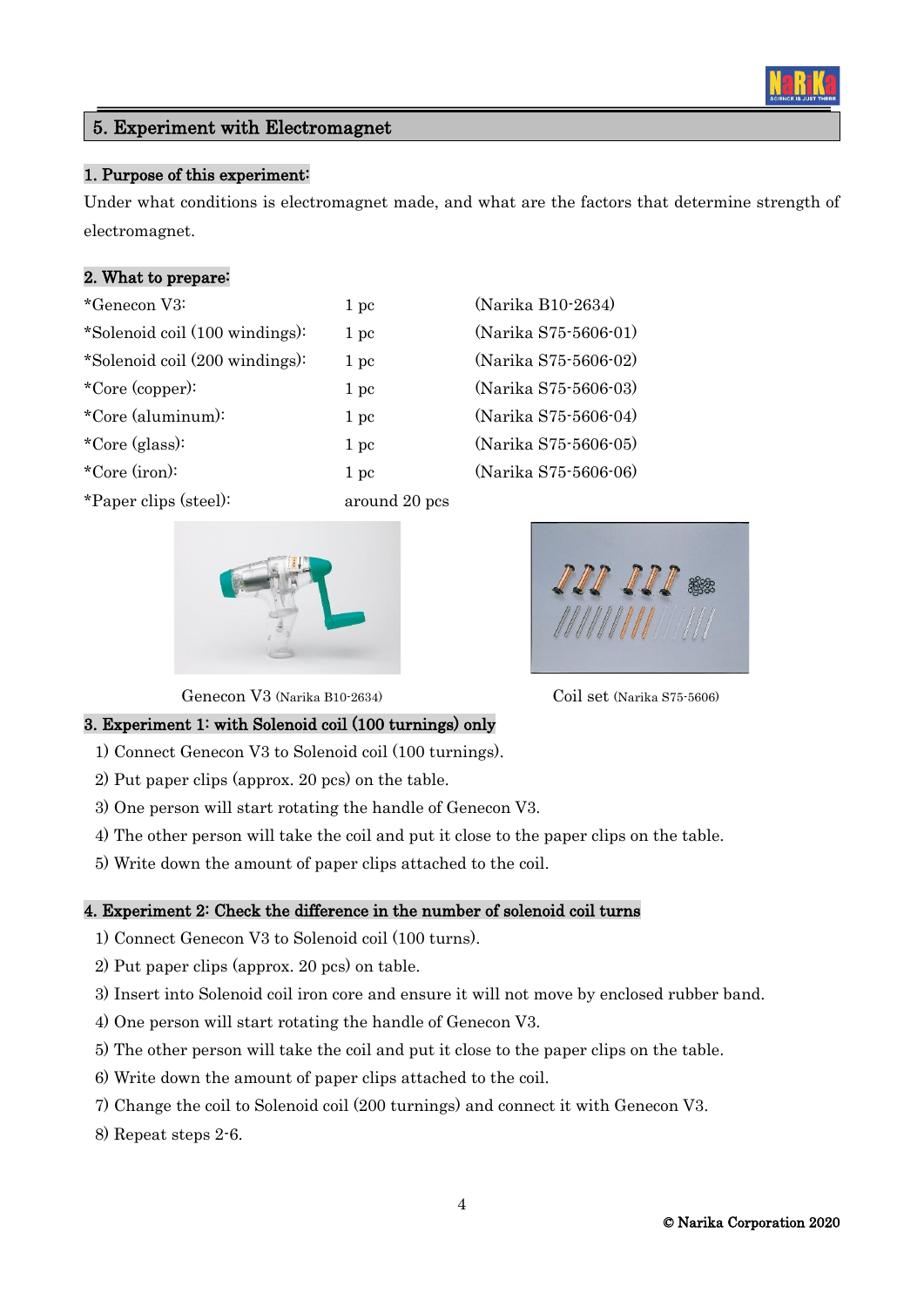

#### 5. Experiment 3 difference in type of cores inserted in Solenoid coil

- 1) Connect Genecon V3 to Solenoid coil (100 turnings).
- 2) Put paper clips (approx. 20 pcs) on table.
- 3) Insert into Solenoid coil enclosed iron core and ensure it will not move by enclosed rubber band.
- 4) One person will start rotating the handle of Genecon V3.
- 5) The other person will take the coil and put it close to the paper clips on the table.
- 6) Write down the amount of paper clips attached to the coil.
- 7) Exchange iron core for copper core, aluminum core and glass core and repeat steps 2-6.
- 8) Write down as well how many paper clips were attached to the coil when one person was rotating the handle of Genecon V3 slowly and when rotating the handle of Genecon V3 fast.



Fig.1. Without core inside the coil Fig.2. With core inside the coil

#### 6. Summary of Experiments

In the table below, fill in the amount of paper clips that were attached to the electromagnet.

| 1. Experiment results: Amount of paper clips attached to the electromagnet |  |
|----------------------------------------------------------------------------|--|
|----------------------------------------------------------------------------|--|

| Rotation speed of Genecon V3 | Coil     | Without         | With core        |                 |                  |                 |
|------------------------------|----------|-----------------|------------------|-----------------|------------------|-----------------|
| handle                       | turnings | core            | <b>Steel</b>     | Copper          | Aluminum         | Glass           |
| When you turn the handle     | 100      | 0 <sub>pc</sub> | 23pc             | 0 <sub>pc</sub> | 0 <sub>pc</sub>  | 0 <sub>pc</sub> |
| quickly                      | 200      | 0 <sub>pc</sub> | 39 <sub>pc</sub> | 0 <sub>ps</sub> | 0 <sub>pos</sub> | 0 <sub>pc</sub> |
| When you turn the handle     | 100      | 0 <sub>pc</sub> | 9 <sub>pc</sub>  | 0 <sub>pc</sub> | 0 <sub>pc</sub>  | 0 <sub>pc</sub> |
| slowly                       | 200      | 0 <sub>pc</sub> | 10 <sub>pc</sub> | 0 <sub>pc</sub> | 0 <sub>pc</sub>  | 0 <sub>pc</sub> |

\*This is just example. Actual amount of paper clips might be different.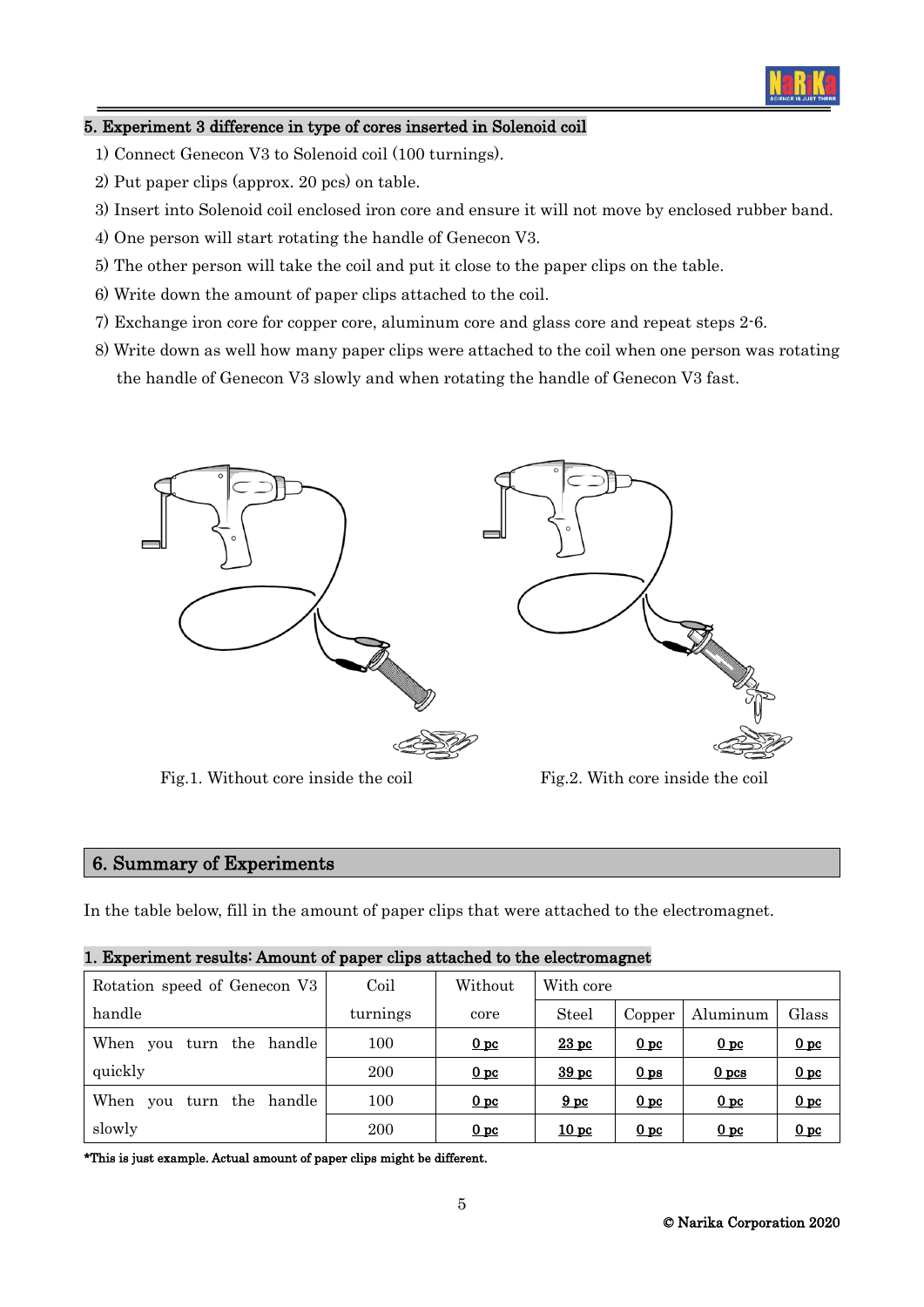

#### 2. From the experiment result table above, which combination is most suitable as an electromagnet?

The most suitable is: "coil turnings: 200", with steel core and turning the handle quickly. In case of using core of copper, aluminum, or glass, no clips are attached, which means those materials are not magnetized even with inserted coil. Iron is ferromagnet, which is magnetized in magnetic field. Beside iron, cobalt, nickel and its composition are ferromagnet. Magnetic substances are categorized into: ferromagnet, diamagnet and paramagnet. Copper, aluminum and glass are also Magnetic substances.

## 3. What is the cause of different results if you are turning the handle of Genecon V3 quickly and if you are turning the handle of Genecon V3 slowly?

The different results are caused by the generated electric quantity. If you turn the handle more quickly, generated electric quantity (voltage and current) increases. If you turn the handle more slowly, generated electric quantity (voltage and current) decreases. Therefore, large amount of electric quantity is carried through (solenoid) coil when turning the handle quickly, while relatively small amount of electric quantity is carried through (solenoid) coil when turning the handle slowly. Magnetic force is strengthened when larger amount of electric quantity flows inside electric magnet.

#### 4. Based on the results of experiments, in order to create stronger electromagnet, what should we do?

We should: 1) increase the number of solenoid coil turnings, 2) provide larger amount of electricity, and/or 3) use iron core. If we increase the number of solenoid coil turnings, we will have more electric resistance in the coil. In case of connecting DC power supply to electromagnet, if the voltage is constant, amount of current to be carried through will differ depending on the resistance value determined by the number of coil turnings.

#### 5. Draw magnetic field of electromagnet in the drawing below.

We can draw the magnetic field as shown on the right. Note that polarity changes depending on the direction of current. Give your students below questions:

```
1. How they can identify the magnetic field?
2. How they can determine the polarity?
```
1. How to identify the magnetic field:

Cover a electromagnet with a white paper and pour iron sand (powder) on the paper. Then, turn the handle of Genecon V3 to observe the magnetic force lines generated



by the electromagnet. It may be the good idea to use the "Mag Chip" provided by Narika.

Iron powder or iron sand is normally used in schools for observing magnetic field despite its userunfriendliness in that experimental equipment and lab bench get easily dirty, which requires quite